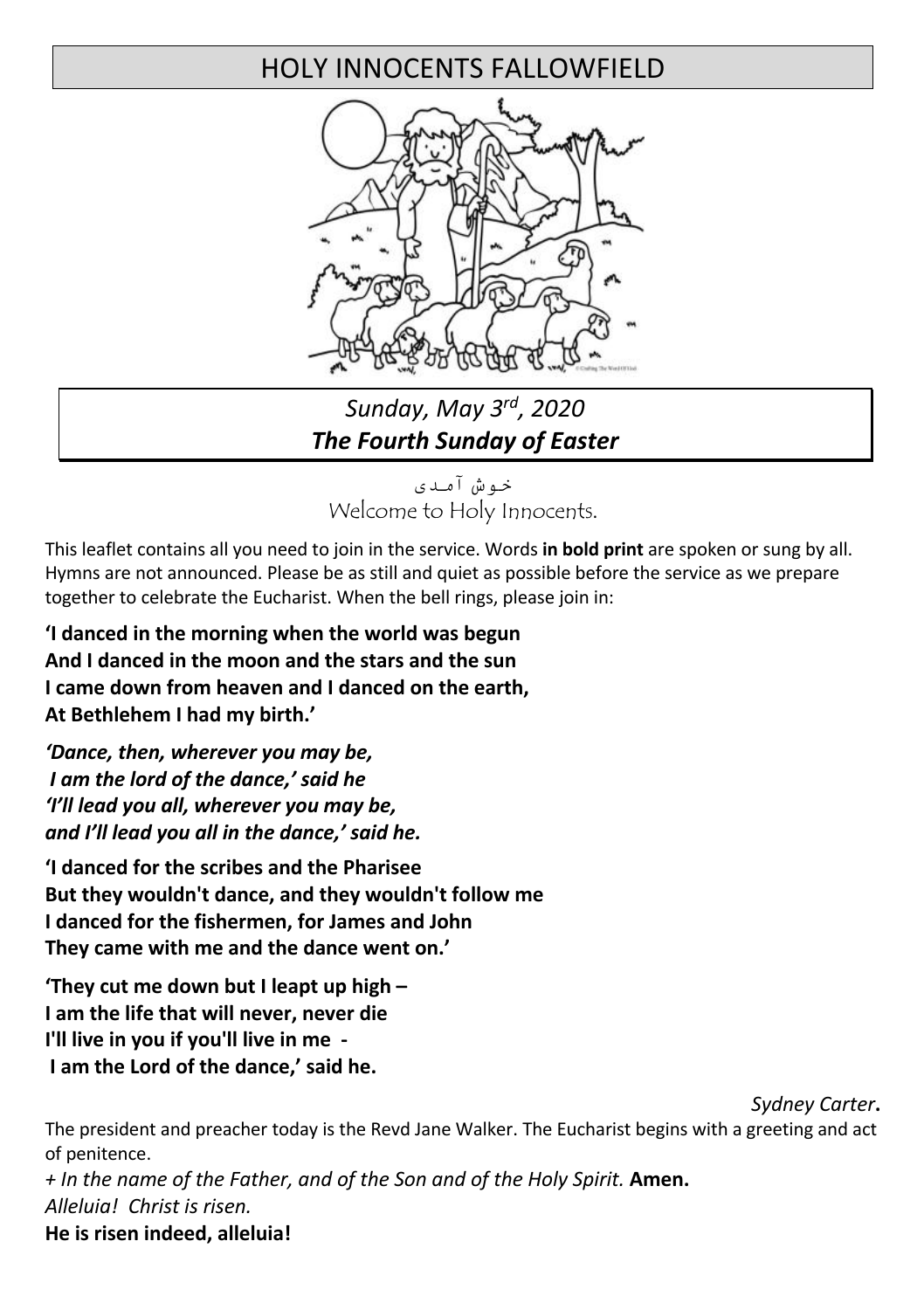*The risen Christ calls us to himself. Let us prepare to celebrate the mystery of his resurrection by calling to mind our sins.*

After a time of silent prayer*: Almighty and most merciful Father,*  **we have wandered and strayed from your ways like lost sheep. We have followed too much the devices and desires of our own hearts. We have offended against your holy laws. We have left undone those things that we ought to have done; and we have done those things that we ought not to have done; and there is no health in us. But you, O Lord, have mercy upon us sinners. Spare those who confess their faults. Restore those who are penitent, according to your promises declared to us in Christ Jesus our Lord. And grant, O most merciful Father, for his sake, that we may live a disciplined, righteous and godly life, to the glory of your holy name. Amen.** 

*May the Father of all mercies cleanse us from our sins, and restore us in his image to the praise and glory of his name, through Jesus Christ our Lord.* **Amen.**

**Glory to God in the highest,** 

**and peace to his people on earth. Lord God, heavenly King, almighty God and Father, we worship you, we give you thanks, we praise you for your glory. Lord Jesus Christ, only Son of the Father, Lord God, Lamb of God, you take away the sin of the world: have mercy on us; you are seated at the right hand of the Father: receive our prayer. For you alone are the Holy One, you alone are the Lord, you alone are the Most High, Jesus Christ, with the Holy Spirit, in the glory of God the Father. Amen.**

**THE COLLECT** The prayer for this Sunday

*Let us pray.* 

After a moment of silent prayer the president says the Collect.

At the end: **Amen.**

خداوند قادر مطلق، کسی که فرزندت عیسی مسیح رستاخیر و حیات است: ما ر ۱ بگو نه ای ببر و ر ان که به او ابمان بباور بم، از مر گ در گناه به ز ندگے در ر استے، تا در جستجوی چیز هایی باشیم که بر ترند؛ جایی که با تو حکومت می کند در وحدت روح القدس،خدابی یکتا، تا ابدالاباد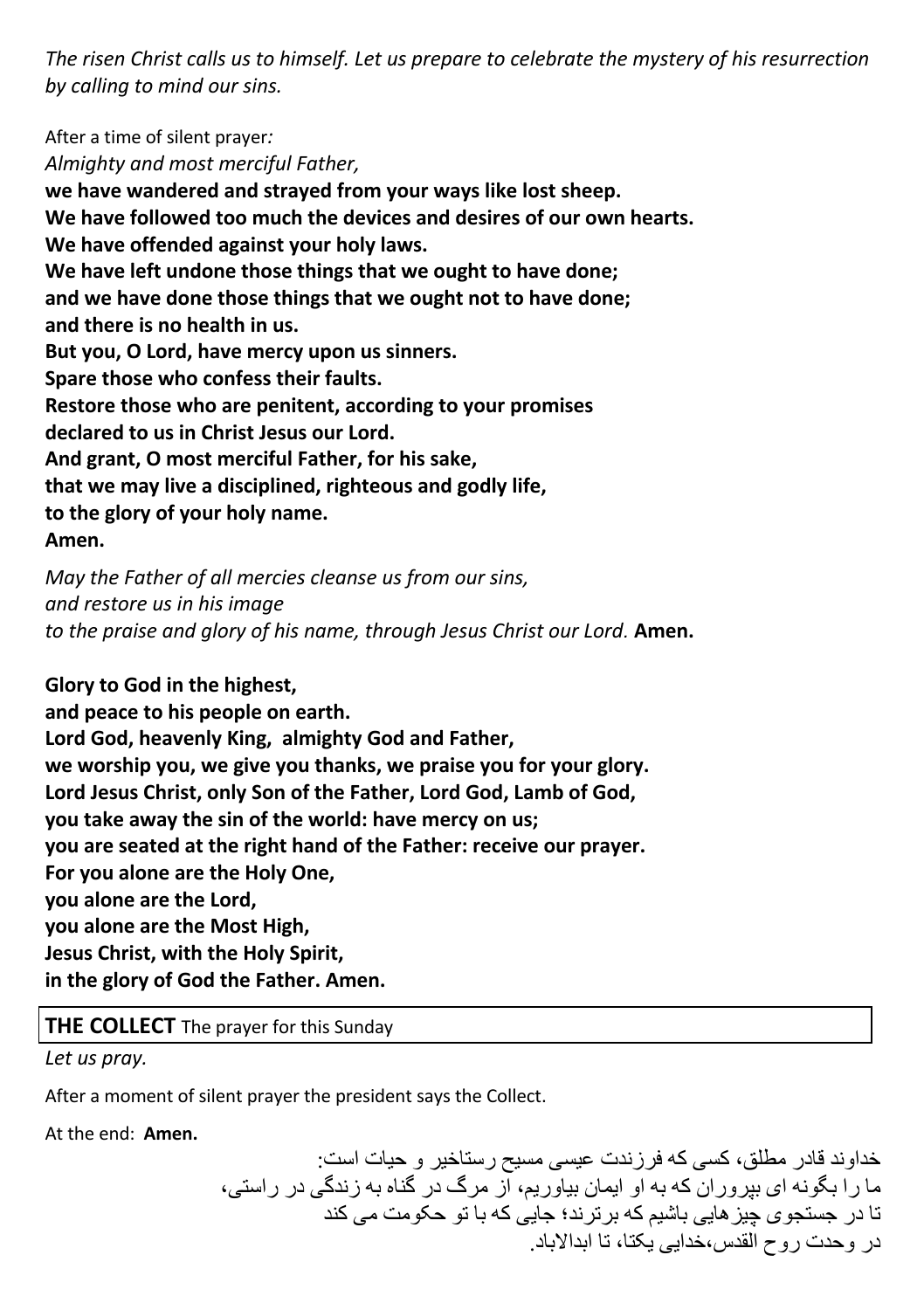#### **FIRST READING** Acts 2.44-47

They devoted themselves to the apostles' teaching and fellowship, to the breaking of bread and the prayers. Awe came upon everyone, because many wonders and signs were being done by the apostles. All who believed were together and had all things in common; they would sell their possessions and goods and distribute the proceeds to all, as any had need. Day by day, as they spent much time together in the temple, they broke bread at home and ate their food with glad and generous hearts, praising God and having the goodwill of all the people.

And day by day the Lord added to their number those who were being saved.

*For the word of the Lord, thanks be to God.*

#### **PSALM 23** *is sung by the choir*

خداوند شبان من است؛ محناج به هیچچیز نخواهم بود. در مرتعهای سبز مر ا میخو اباند، بسوی آبهای آر ام هدایتم می كند و جان مر ا تاز ہ مے ساز در او بخاطر نام بر شکو م خو د مر ا به ر اه ر است ر هبر ی مے یکند . حتی اگر از در مء تار یک مر گ نيز عبور كنم، نخواهم ترسيد، زيرا تو، اي شبان من، با من هستي! عصا و چوبدستي تو به من قوت قلب ميبخشد . در برابر چشمان دشمنانم سفر ای بر ای من میگستر انی، از من همچون مهمانی عزیز پذیر ایی میکنی و جامم را لبریز میسازی. اطمینان دارم كه در طول عمر خود، نیكویی و رحمت تو، ای خداوند، همراه من خواهد بود و من نا ابد در خانهء تو ساكن خو اهم شد.

# **SECOND READING** 1 Peter 2:19-25

For it is a credit to you if, being aware of God, you endure pain while suffering unjustly. If you endure when you are beaten for doing wrong, what credit is that? But if you endure when you do right and suffer for it, you have God's approval. For to this you have been called because Christ also suffered for you, leaving you an example, so that you should follow in his steps. "He committed no sin, and no deceit was found in his mouth." When he was abused, he did not return abuse; when he suffered, he did not threaten; but he entrusted himself to the one who judges justly. He himself bore our sins in his body on the cross, so that, free from sins, we might live for righteousness; by his wounds you have been healed. For you were going astray like sheep, but now you have returned to the shepherd and guardian of your souls.

*For the word of the Lord thanks be to God.*

گر بخاطر انجام ار ادهء خدا، به ناحق متحمل ر نج و ز حمت شوید، خدا شما را اجر خواهد داد. اگر به سبب اعمال بد و نادر ست مجاز ات شوید، جه افتخار ی دار د؟ اما اگر بسبب در ستكارى و نيكوكارى، رنج و زحمت نسند و بدون شكانت آن ر ا تحمل نمایند، آنگاه خدا ر ا خشنود ساختهاید. این رنج و زحمت، جزئی از خدمتی است كه خدا به شما محو لّ كر ده است. سر مشق شما مسیح است كه در راه شما ز حمت كشید. پس راه او را ادامه دهید. هر گز از او گناهی سر نزد، و در و غی از دهان او بیرون نیامد. وقتی به او ناسزا میگفتند، یاسخی نمیداد؛ و زمانی كه او را عذاب میدادند، تهدید به انتقام نمىكرد، بلكه زندگى خود را به خدايى واگذار كرد كه داور عادل و باانصاف مے پاشد. او بر روی صلیب، بار گناهان ما را بر دوش گرفت تا ما بنو انبم از جنگ گناه ر هابی یافته، ز ندگی باکی داشته شما باشیم. زخمهای او نیز دوای دردهای ما گردید. اما . مانند گوسفندانی بودید که راهشان را گم کردهاند اكنون نز د شيانتان باز گشتهابد، شياني كه نگهيان جان شماست و شما را از خطر ات حفظ مے کند

و در تعلیمی که رسو لان مےدادند و در آئین شام خداوند و دعا، با سایر ایماندار ان مر تب شر كت می کر دند. در ضمن، در اثر معجز ات زبادی که توسط رسولان به عمل می آمد، در دل همه ترسی تو أم با احتر ام نسبت به خدا ابجاد شده بو د. به این تر تیب، تمام ایماندار ان با هم بودند و هر چه داشتند ما هم قسمت مے کر دندر ایشان دار ایی خواد را نیز می فر و خنتد و بین فقر ا تقسیم مے نمو دند؛ و هر روز ا مر تب در خانهء خدا باهم عبادت مےکر دند، در خانهها برای شام خداوند جمع میشدند، و با خوشحالی و شکرگزاری هر چه داشتند با هم میخوردند، و خدا را سیاس میگفتند. اهالی شهر نیز به ایشان احتر ام مے گذاشتند و خدا هر روز عدمای ر ا نجات میداد و به جمع ایشان می افز و د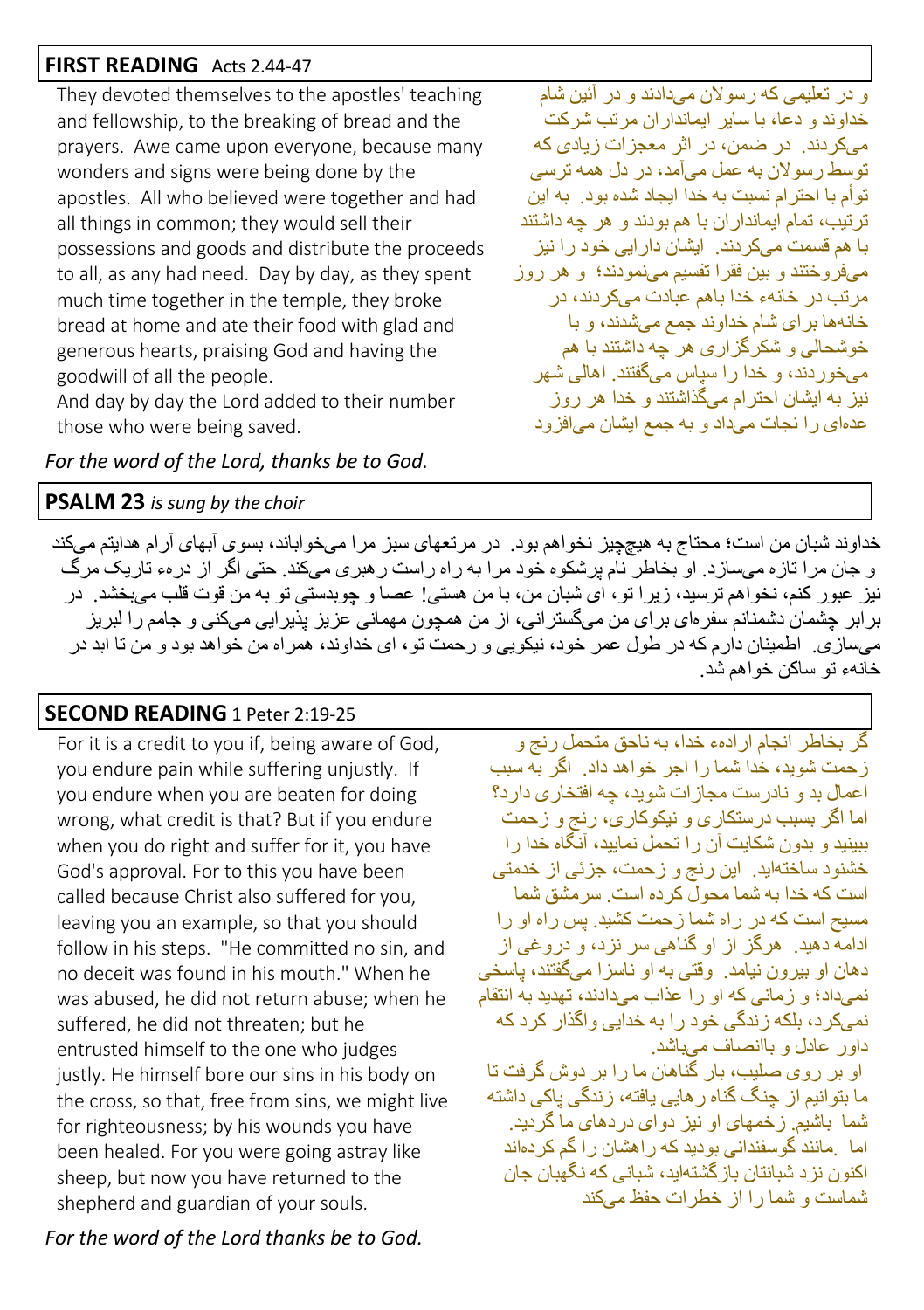Please join in the Gospel Acclamation. (This is to the well-known 'campfire' song tune, and timing the 'clap' is really important, even when listening at home! )

*Alleluia, alleluia, alleluia, alleluia* **Alleluia, alleluia, alleluia, alleluia** *Listen to the Gospel, good news for everyone, Stories of Jesus, good news for everyone – Listen in faith and love to God's holy word!* 

**Alleluia, alleluia, alleluia, alleluia***. (repeat)*

## **GOSPEL READING** John 10.1.-10

*May the Lord be with us all as we hear the Gospel of our Lord Jesus Christ according to John.* **Glory to you, O Lord.**

Very truly, I tell you, anyone who does not enter the sheepfold by the gate but climbs in by another way is a thief and a bandit. The one who enters by the gate is the shepherd of the sheep. The gatekeeper opens the gate for him, and the sheep hear his voice. He calls his own sheep by name and leads them out. When he has brought out all his own, he goes ahead of them, and the sheep follow him because they know his voice. They will not follow a stranger, but they will run from him because they do not know the voice of strangers."

Jesus used this figure of speech with them, but they did not understand what he was saying to them. So again Jesus said to them, "Very truly, I tell you, I am the gate for the sheep. All who came before me are thieves and bandits; but the sheep did not listen to them. I am the gate. Whoever enters by me will be saved, and will come in and go out and find pasture. The thief comes only to steal and kill and destroy. I came that they may have life, and have it abundantly."

## *This is the Gospel of the Lord.* **Praise to you, O Christ.**

The sermon follows.

After the sermon there will be a time of silence. Then we join in the Creed, the profession of our faith.

"هر كه نخو اهد از در به آغل گوسفندان داخل شود بلكه از روي ديوار به داخل بپرد، يقيناً دزد است. زیر ا شبان گوسفندان همیشه از در وار د مے شود . در بان نیز ابر ای شبان در ار ا مے گشاہد، گو سفندان صدای او را مے شنوند و نز داو مے آبند. شبان نام گو سفندان خو د ر ۱ یک به یک می خو اند و آنھا را بیر ون مے پر د. او بیشابیش گوسفندان حرکت میکند و گوسفندان بدنبال او مے روند، جون صدای او را مے شناسند. گو سفندان دنبال غر ببه نمے روند، بلكه از او فر ار میکنند، جون با صدای غر بیهها آشنا نیستند." کسان*ی* که این مَثَّل را شنیدند، منظور عبسی را در ک نکر دند. پس بر ای ایشان تو ضیح داد و افر مواد: "مطمئن باشید که من آن در ی هستم كه گوسفندان از آن وارد مى شوند. ديگران كه بیش آز امن آمدند، همه دزاد و اراهزان بوادند. .<br>بهمین جهت، گوسفندان و اقعی به سخنان ایشان گو ش ندادند بلي، من در هستم كسانى كه از اين در وار د میشوند، نجات بیدا میكنند و در داخل و بیرون مه گر دند و چر اگاه سبز و خرم میپابند. کار دزد اینست که بدر دد، بکشد و نابود کند؛ اما من آمدهام تا به شما حبات و اقعی ر ا به فر او انبی عطا نمایم.

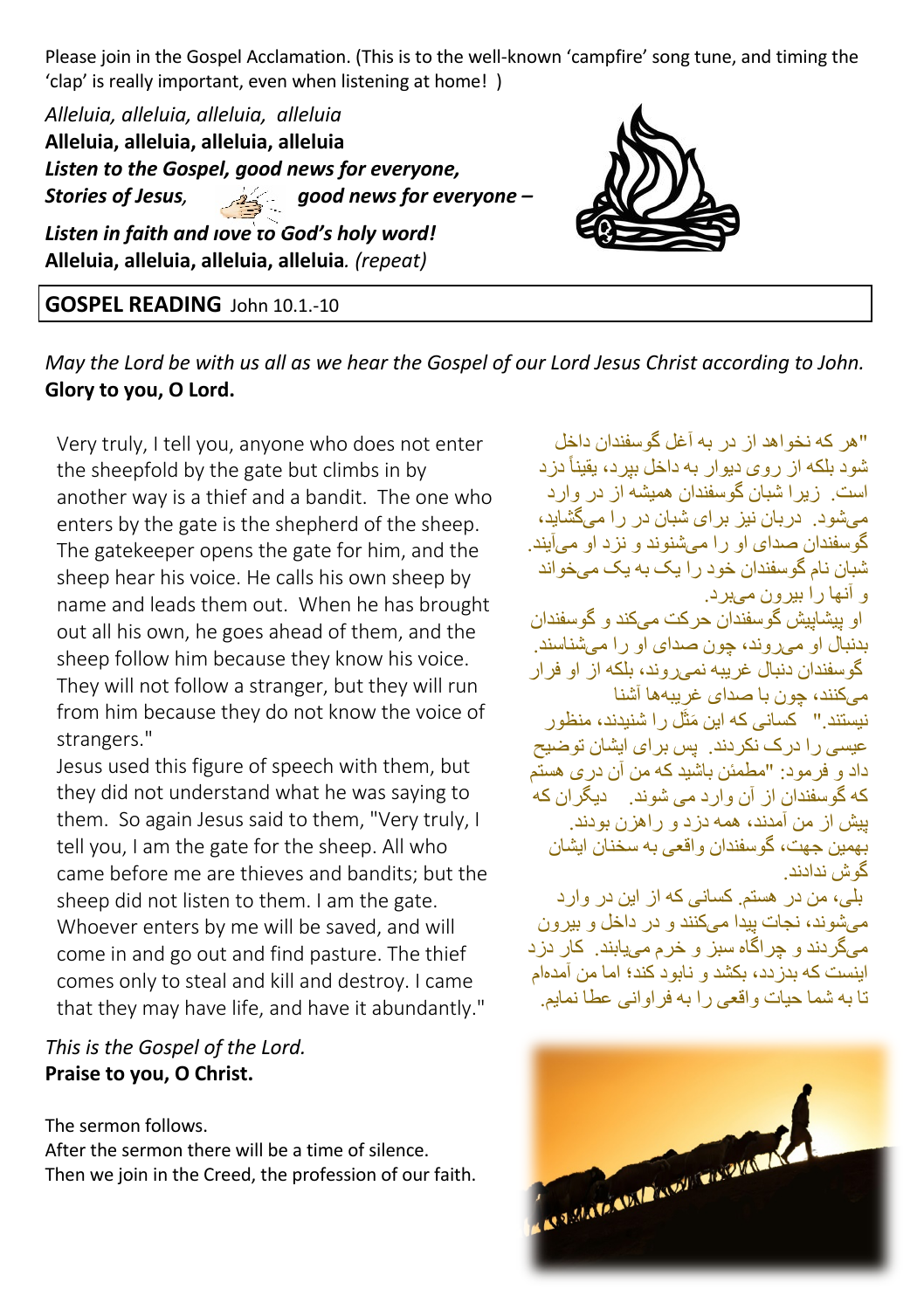*We believe in God the Father,* **from whom every family in heaven and on earth is named.** *We believe in God the Son,* **who lives in our hearts through faith, and fills us with his love.** *We believe in God the Holy Spirit,* **who strengthens us with power from on high.** *We believe in one God;* **Father, Son and Holy Spirit. Amen.** 

The Prayer of the Faithful. After each section: *Lord, in your mercy* **hear our prayer.** 

After the final section (for the departed) there will be a time of silent prayer. At the end: *Merciful Father,*

### **accept these prayers for the sake of your Son, our Saviour Jesus Christ. Amen**

The president introduces THE PEACE:

*The risen Christ came and stood among his disciples and said, 'Peace be with you.' Then were they glad when they saw the Lord. The peace of the Lord be always with you.*  **And also with you.**

All exchange a sign of peace.

**Faithful Shepherd, feed me in the pastures green; faithful Shepherd, lead me where thy steps are seen.**

**Hold me fast, and guide me in the narrow way; so, with thee beside me, I shall never stray.**

**Daily bring me nearer to the heav'nly shore; may my faith grow clearer, may I love thee more:**

**Hallow ev'ry pleasure, ev'ry grief and pain; be thyself my treasure, though none else I gain.**

**Day by day prepare me as thou seest best, then let angels bear me to thy promised rest.**

The bread and wine are brought to the altar. The president says a prayer over the gifts to which we respond: **Blessed be God for ever.**

THE EUCHARISTIC PRAYER follows. *Join with me as I go before the altar of God, the God of our salvation, to the God who lifts up my life. May all our hearts be lifted to the Lord in thanks and praise, for this is right and just.* 

THE PRESIDENT continues the prayer, thanking God for his saving works, and then invites the people to join their praises with the whole company of heaven:

*.....for ever praising you and singing:*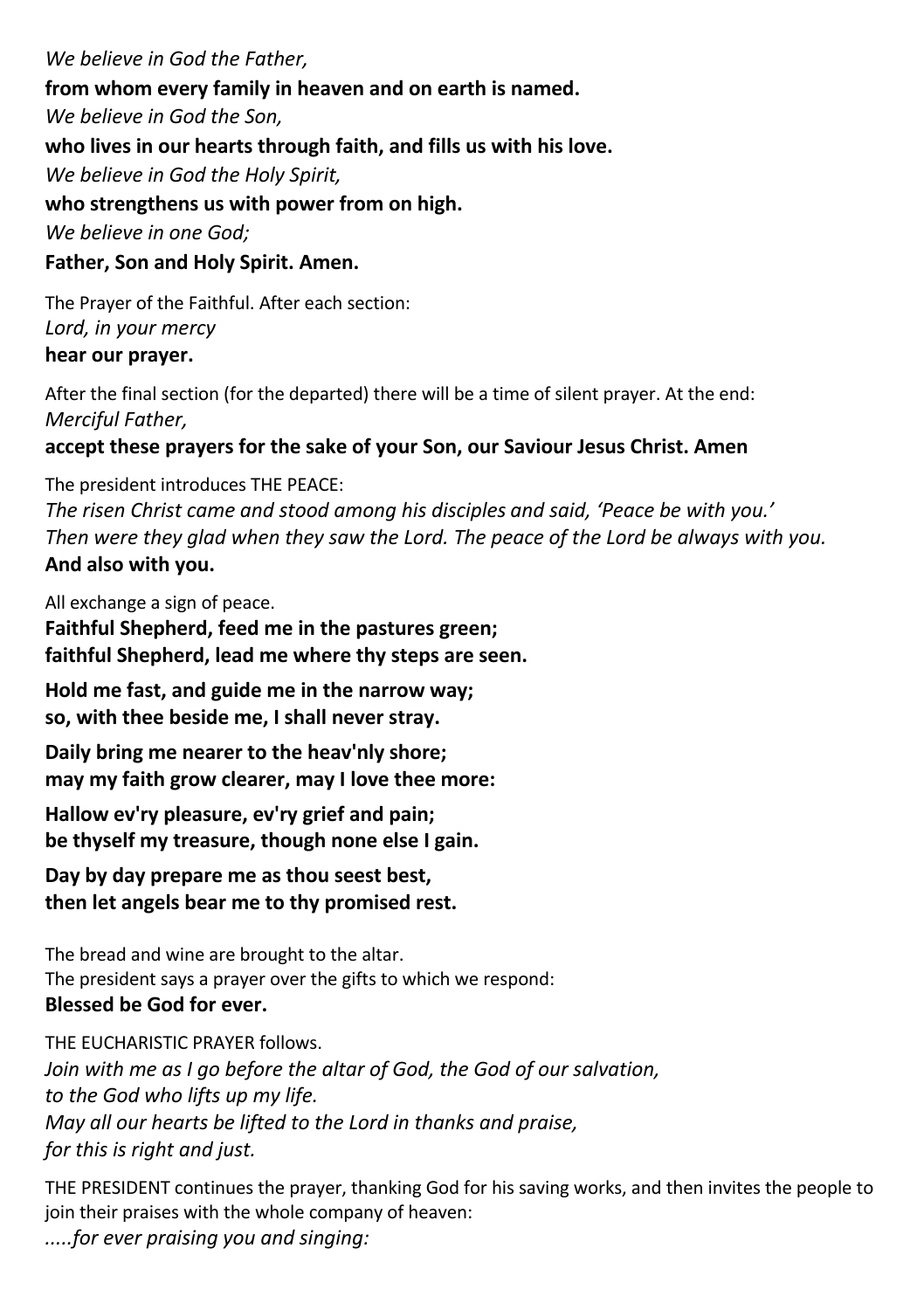#### **Holy, holy, holy Lord, God of power and might, heaven and earth are full of your glory. Hosanna in the highest. Blessed is he who comes in the name of the Lord. Hosanna in the highest.**

THE PRESIDENT asks the Father to send the Holy Spirit to sanctify the bread and wine, and then repeats the Lord's own words over the bread and cup. ..............

*Great is the mystery of faith.*

#### **Christ has died; Christ is risen; Christ will come again.**

THE PRESIDENT CONTINUES, joining our offering with Christ's sacrifice of himself. At the end of the prayer the president says:

.... .....all honour and glory be yours, almighty Father, for ever and ever: **Amen.** 

The President introduces the Lord's Prayer and all say together: **Our Father, who art in heaven, hallowed be thy name, thy kingdom come, thy will be done in earth as it is in heaven. Give us this day our daily bread and forgive us our trespasses, as we forgive those who trespass against us. And lead us not into temptation, but deliver us from evil, for thine is the kingdom, the power and the glory for ever and ever. Amen.** 

We SIT or KNEEL as the president breaks the consecrated bread in pieces for all to share: *We break this bread to share in the body of Christ.*

**Though we are many we are one body, because we all share in one bread.**

**Lamb of God, you take away the sin of the world, have mercy on us. Lamb of God, you take away the sin of the world, have mercy on us. Lamb of God, you take away the sin of the world, grant us peace.**

The president addresses those who wish to come to Holy Communion: *Alleluia. Christ our Passover is sacrificed for us.*  **Alleluia! Let us keep the feast.**

The president receives Holy Communion. The choir sings: **I know that my Redeemer lives; what joy the blest assurance gives. He lives, he lives, who once was dead; He lives, my everlasting Head.** *(repeat last line of each verse)*

**He lives to bless me with His love, He lives to plead for me above, He lives my hungry soul to feed, He lives to help in time of need.**

**He lives and grants me daily breath; He lives and I shall conquer death; He lives my mansion to prepare; He lives to bring me safely there.**

**He lives, all glory to His name! He lives, my Saviour, still the same. What joy the blest assurance gives: "I know that my Redeemer lives!"**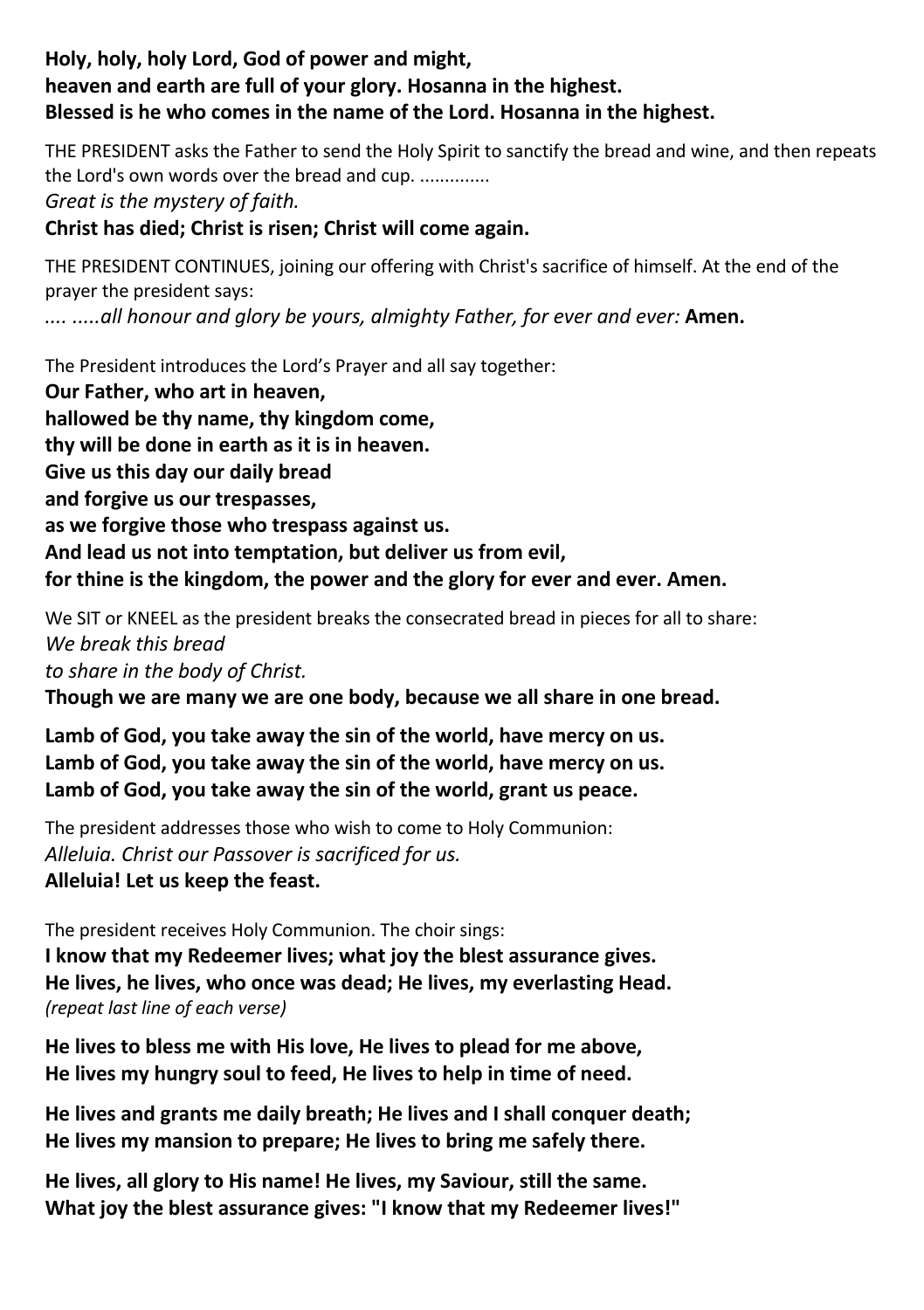From home, please join in with others listening to say,: اظفاً از خانه خود ، به همر اه دیگر ان به ما ببیوندید ، در حالیکه گوش فر ا می دهیم و می گو بیم:

**In union, O Lord, with the faithful in my church and across the world, wherever the Eucharist is being celebrated, may I offer praise and thanksgiving.**  در بکبار جگے ، ، خداوندا ، یا افر اد مندین در کلیسای من و در سر اسر جھان ، هر جا که مر اسم عشای ر بانی بر گز ار می

شو د ، من شکر گز ار و قدر دان تو هستم.

**As you are present in the bread and wine, so I believe you are present with me now, sustaining me in body and soul to witness to you day by day.** 

**Let me live and die in your love,** 

**let me reflect your love for me in my love for others.** 

ہمانطور که تو در نان و شر اب حاضر ہستے ، بنابر ابن بر ابن باور ہستم که اکنون با من حاضر ہستے ، جسم و روح مر احفظ می کنی بر ای اینکه روز به روز نظار ه گر و گواهی دهنده تو باشم. بگذار در عشق تو زندگی کنم و بمبر م به من اجازه بده که عشق تو را انعکاس دهم به واسطه عشقى که به دبگر ان مى ورز م

**Come, Lord Jesus, live in your servant in the fullness of your strength In perfect holiness and truth, in your living power over all evil and threat, Through the power of the Holy Spirit and to the glory of God the Father. Blessed and praised be Jesus Christ in the heights of heaven and in this most holy sacrament. Amen.**

سا ، در ، دگار عبسی ، سبح ، در خدمتگز ار خود با کمال قدرت خود زندگی کن در کمال تقدس و حقیقت ، در قدرت زنده خود که مسلط بر همه گونه ًشر و تهدید است ، بواسطه قدرت روح القدس و جلال خدای بدر

> عیسی مسیح متبرک و ستایش شده حضور داشته باشدر اعلای بهشت و در این مقدس ترین مر اسم عشای ریانبی آمین

Consecrated bread is kept in the tabernacle for the communion of the sick.

**In heavenly love abiding, no change my heart shall fear; And safe is such confiding, for nothing changes here. The storm may roar without me, my heart may low be laid – But God is round about me, and can I be dismayed?** 

**Wherever He may guide me, no want shall turn me back. My shepherd is beside me, and nothing can I lack. His wisdom ever waketh, His sight is never dim. He knows the way he taketh, and I will walk with Him.**

**Green pastures are before me, which yet I have not seen. Bright skies will soon be o'er me, where the dark clouds have been. My hope I cannot measure, my path to life is free. My Saviour has my treasure, and He will walk with me.**

*Anna Laetitia Waring*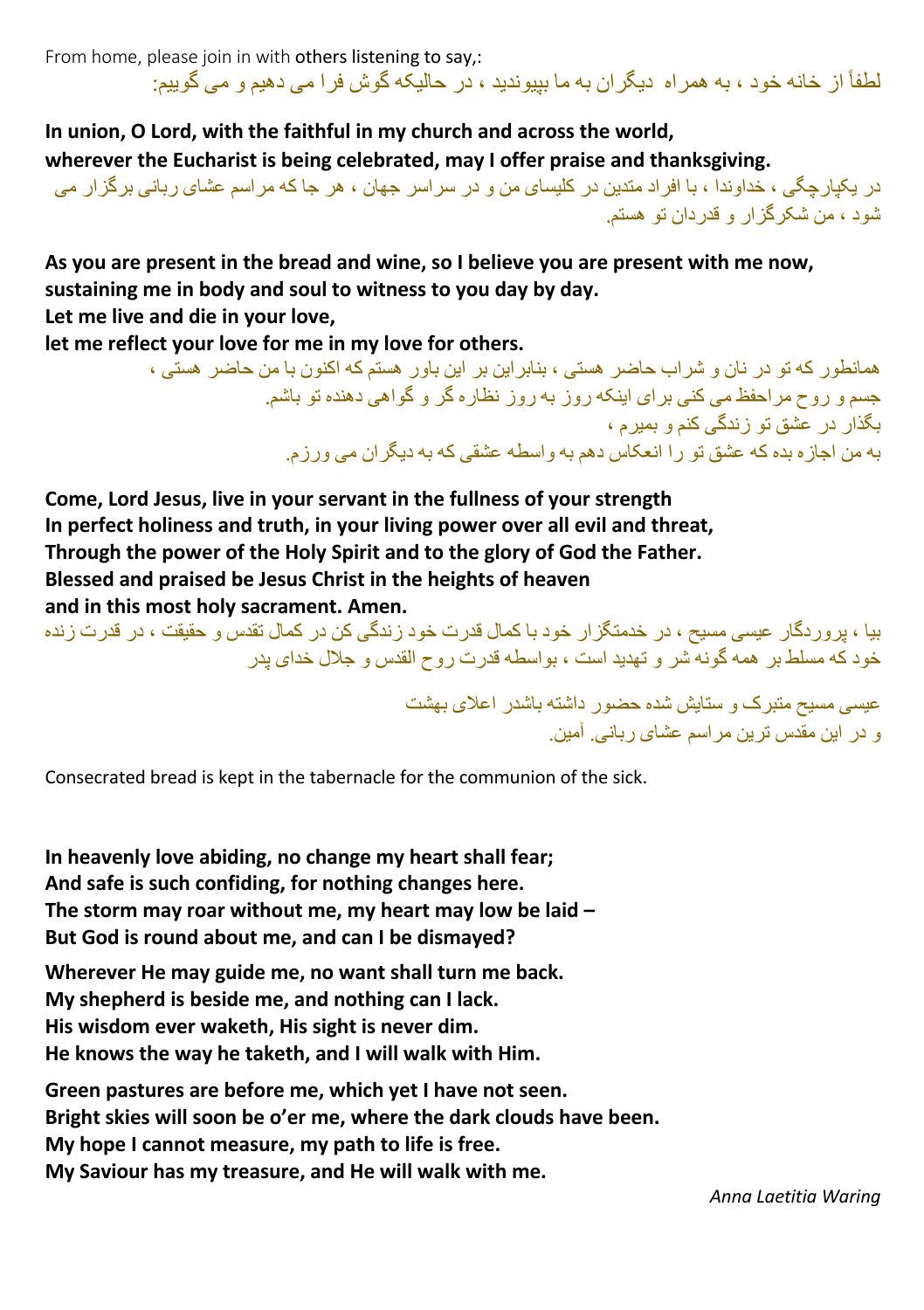*Merciful Father, you gave your Son Jesus Christ to be the good shepherd, and in his love for us to lay down his life and rise again:* **keep us always under his protection, and give us grace to follow in his steps;**

**through Jesus Christ our Lord. Amen.**

خداوند بخشابشگر ، فرزندت عیسی مسیح را دادی تا شبان نیکو باشد، و در عشقش به ما ز ندگیش ر ا فدای ما کند و مجددا قیام کند: .<br>ما را هموار ه تحت حمایتش قرار ده، ، میشی به ما عطاکن که دنباله رو گامهابش باشیم؛ بو اسطه خداو ندمان عبسے مسبح.

Announcements and messages are below. The blessing and dismissal follow:

*May God, who through the resurrection of our Lord Jesus Christ has given us the victory, give you joy and peace in your faith; and the blessing of God almighty, the Father, the Son + and the Holy Spirit, be among you and remain with you always.* 

#### **Amen.**

*Go in the peace of Christ, alleluia, alleluia:* **Thanks be to God, alleluia, alleluia.** \*\*\*\*\*\*\*\*\*\*\*\*\*\*\*\*\*\*\*\*\*\*\*\*\*\*\*\*\*\*\*\*\*\*\*\*\*\*\*\*\*\*\*\*\*\*\*\*\*\*\*\*\*\*\*\*\*\*\*\*\*\*\*\*

Voluntary music: Sheep may safely graze (J.S. Bach) \*\*\*\*\*\*\*\*\*\*\*\*\*\*\*\*\*\*\*\*\*\*\*\*\*\*\*\*\*\*\*\*\*\*\*\*\*\*\*\*\*\*\*\*\*\*\*\*\*\*\*\*\*\*\*\*\*\*\*\*\*\*\*\*

Some news and notices:

• Our Lent charity didn't get its full due of weeks for collecting. If you still want to make contributions to Once Upon A Smile, please keep them in mind, and bring cheques or gift envelopes to church the first Sunday we re-open! Or contribute direct to the charity itself at

https://www.onceuponasmile.org.uk/fundraising/alternative-ways-to-give/

- We have heard that one of the parents at St James' school is in intensive care with Covid-19. We don't know the name, but we have heard from the Chair of Governors and Mr Shortall that they are very ill. Please keep them in your prayers. And although it is getting more difficult, we all need to maintain our efforts to stay safe.
- If you know of people who have died during this time, please let Hilary Jones know (this can be done via the church email or through Mr Shortall at the school) and we will add a card with their name on to those already round the sanctuary light in church – at the foot of the cross, bathed in the light of the resurrection: all who died in any faith, and those whose faith is known to God alone. All are God's beloved children.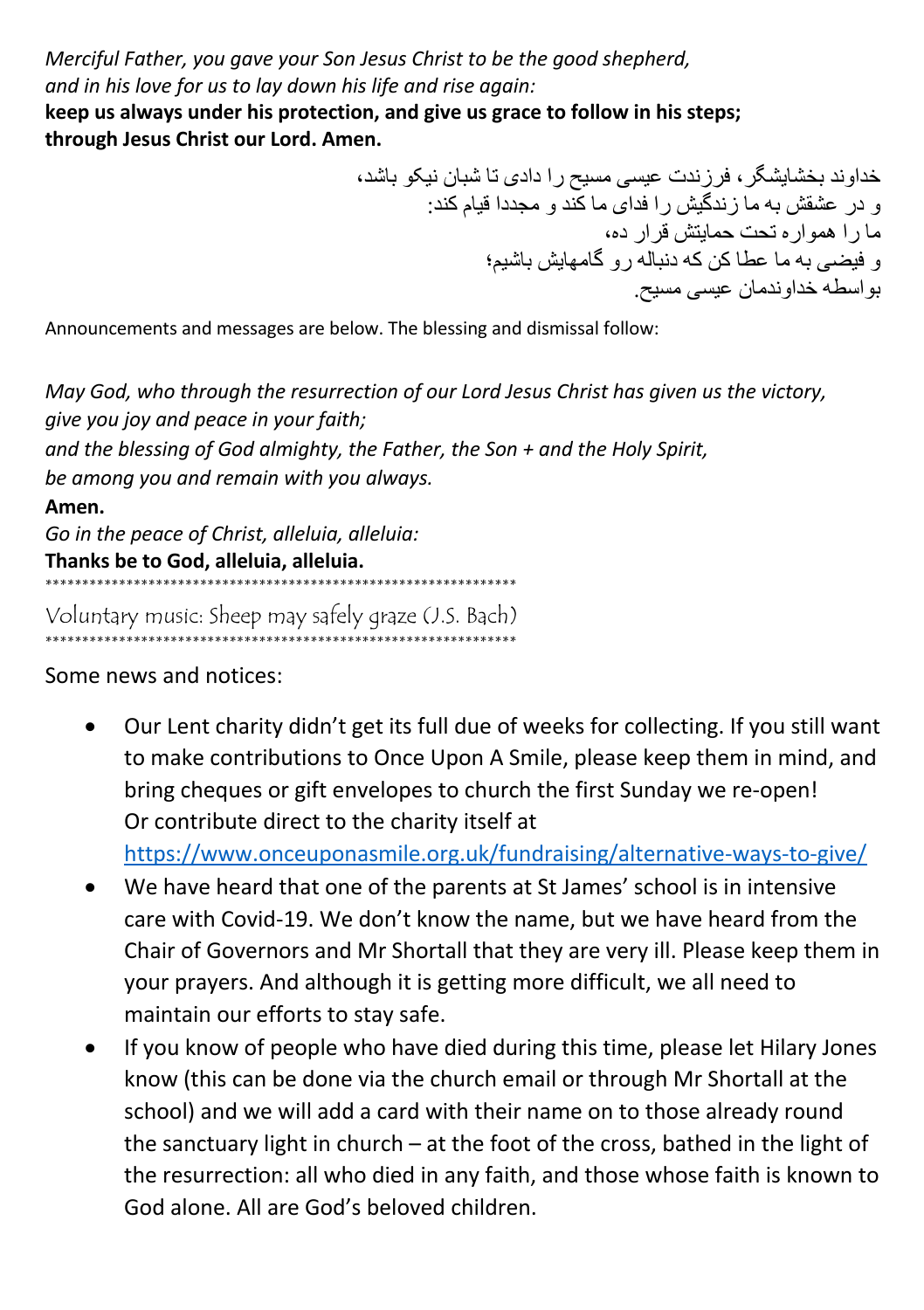And finally, we have some more things for anyone to have a go at to keep the mind active!

1. Which reading is this word cloud?



2. Wordsearch!

# Psalm 23

| R | E | P | Τ | N | A | M | M | 0 | L | L | 0 | F | S | <b>RESTFUL</b><br><b>GOODNESS</b><br><b>BANQUET</b><br>WANT<br><b>FOREVER</b><br><b>GREEN</b><br><b>DAYS</b><br><b>SHEPHERD</b><br><b>HEAD</b><br>NOTHING<br>WHERE<br><b>REPOSE</b><br>DROOPING<br><b>FOLLOW</b><br>WATERS<br><b>PASTURES</b><br><b>FRESH</b><br>HOUSE<br><b>TABLE</b><br>REVIVE |
|---|---|---|---|---|---|---|---|---|---|---|---|---|---|--------------------------------------------------------------------------------------------------------------------------------------------------------------------------------------------------------------------------------------------------------------------------------------------------|
| E | Ρ | M | D | F | A | E | L | H | E | A | D | A | W |                                                                                                                                                                                                                                                                                                  |
| U | L | A | L | R | L | G | R | U | E | S | W | B | E |                                                                                                                                                                                                                                                                                                  |
| S | A | M | S | B | E | E | N | G | F | H | N | E | E |                                                                                                                                                                                                                                                                                                  |
| Υ | M | Υ | A | Т | Т | H | 0 | I | 0 | Т | V | E | R |                                                                                                                                                                                                                                                                                                  |
| A | A | Τ | 0 | S | U | 0 | Ρ | U | P | I | S | U | Η |                                                                                                                                                                                                                                                                                                  |
| D | T | R | H | E | D | R | S | E | V | 0 | S | E | R |                                                                                                                                                                                                                                                                                                  |
| U | E | H | A | N | N | E | E | E | H | G | 0 | S | R |                                                                                                                                                                                                                                                                                                  |
| E | R | R | E | L | E | D | R | S | Т | S | N | R | B |                                                                                                                                                                                                                                                                                                  |
| Q | S | S | F | R | E | S | H | H | S | T | M | R | D |                                                                                                                                                                                                                                                                                                  |
| R | S | Τ | U | R | R | D | F | 0 | R | E | V | E | R |                                                                                                                                                                                                                                                                                                  |
| 0 | T | R | H | P | G | R | Г | I | E | B | E | H | 0 |                                                                                                                                                                                                                                                                                                  |
| B | A | N | Q | U | E | T | S | E | R | E | Η | M | E |                                                                                                                                                                                                                                                                                                  |
| N | 0 | T | H | I | N | G | R | E | Ρ | 0 | S | E | Т |                                                                                                                                                                                                                                                                                                  |

Play this puzzle online at : https://thewordsearch.com/puzzle/1120869/